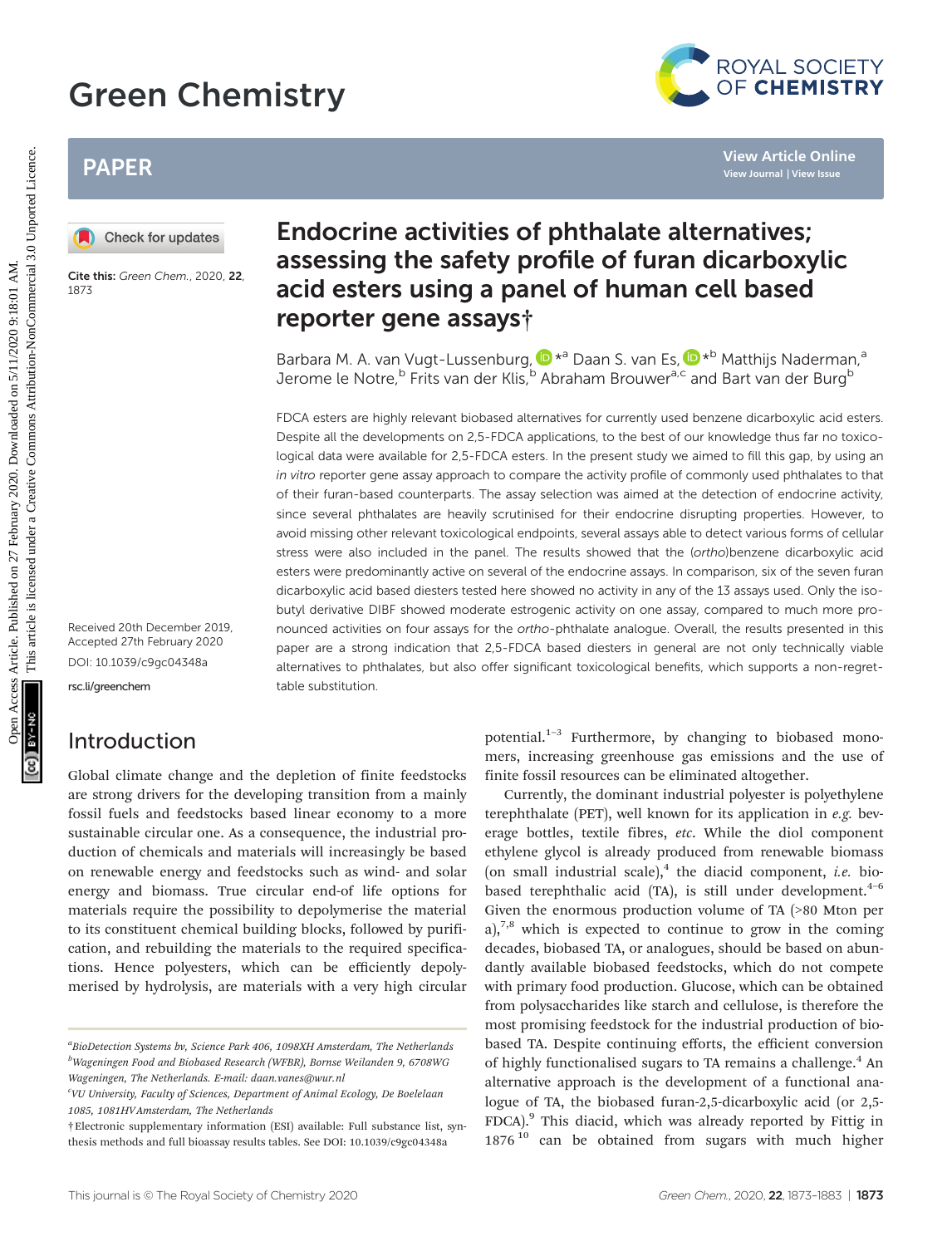efficiency than TA. While functionally comparable to TA, 2,5- FDCA shows different chemical and physical behaviour in various applications. When used in polyesters such as the PET analogue PEF (polyethylene-2,5-furanoate) it was for instance found that various properties, such as gas barrier properties, were significantly improved by using  $2,5$ -FDCA as diacid.<sup>11-13</sup> Many investigators have already shown that 2,5-FDCA based polyesters are functionally comparable to their TA based analogues, in applications such as films, foils, bottles and fibres.<sup>14,15</sup> Other polymer applications of 2,5-FDCA include polyamides and unsaturated polyesters resins.15,16 As the dimethyl ester of terephthalic acid (DMT) is an important building block and hence a high-volume chemical substance, it is of particular interest to compare its toxicity profile with that of its (relatively) new FDCA based counterpart. Paper<br> **Open Access Articles.** The controllinear distribution in published in the controllinear distribution in the controllinear controllinear and the controllinear to the controllinear and the controllinear and the cont

In analogy, also medium to long chain diesters of TA and phthalic acid (PA) are industrially important high volume chemicals, which mainly find use as plasticisers for PVC.<sup>17</sup> Especially phthalate esters are subject to continuous scrutiny related to (potential) adverse health effects. $18-20$  However, complete substitution of disputed phthalates is challenging due to both economic as well as performance issues. Hence the development of cost effective, biobased, plasticisers that offer environmental, health and performance benefits compared to existing phthalates is highly desirable. 2,5-FDCA esters can potentially offer such benefits, as was already shown for their technical performance as plasticiser in PVC.<sup>21-23</sup> As a next step, more insight is required into the potential health effects of these substances.

Given these developments, it can be expected that industrial 2,5-FDCA production will take off in the near future, and that the number of applications will grow, especially at first in applications where 2,5-FDCA has a clear performance benefit. This could include a positive ecological and toxicological profile. The replacement of disputed phthalate plasticisers by 2,5-FDCA esters is an interesting opportunity.

Despite all the developments on 2,5-FDCA applications, to the best of our knowledge thus far no toxicological data were available for 2,5-FDCA esters. An EFSA report on 2,5-FDCA, however, is available; the document reports 2,5-FDCA as 'negative' in in vitro genotoxicity tests, and a 90-day oral toxicity study in rats resulted in a NOAEL of 300 mg  $kg^{-1}$  day<sup>-1</sup>. Furthermore, no concern for accumulation in man was reported.24 In order to come to a non-regrettable long-term substitution of e.g. TA by 2,5-FDCA it is of utmost importance to get an early insight into the toxicity of these potentially high-volume chemicals.

This prompted us to study a broad series of FDCA esters (short to long chain) by means of *in vitro* human reporter gene assays. These in vitro human cell-based CALUX® reporter gene assays have been designed to detect interaction of a substance with a specific nuclear receptor or cell signalling pathway, rather than the overall effect of a substance on a complex biological system. The advantage of this approach is that the results are straightforward to interpret, since complicating factors such as metabolism, tissue distribution or receptor

crosstalk do not play a role in these reporter gene assays. The panel generates an activity profile that can be used to provide clues on the possible mode-of-action of a substance, to visualise trends for structural analogues, and as a starting point for further investigation. $25-32$  The substances were analysed on a reporter gene assay panel covering a broad range of endpoints, including nuclear receptor hormone interaction, DNA damage, oxidative stress and cellular stress pathways. This panel of assays has been shown to be predictive for major human toxicological endpoints, including endocrine disruption, reproductive toxicity, genotoxicity and acute toxicity. $25-32$ 

Here we report on the *in vitro* toxicological effects of geometry and substitution of a range of isomeric benzene- and furan dicarboxylic acids and esters. In vitro analysis of the substances was performed on a panel of effect-based CALUX reporter gene assays.

## Results and discussion

#### Substance selection

A list of 27 relevant substances (phthalates, non-phthalate plasticizers, plastic additives, residual monomers and (potential) degradation products) was selected to establish an in vitro reporter gene assay profile as 'point of departure'. Additionally, furans (dimethyl- to diisodecyl diesters) were selected as test substances, as well as the related free acids. The three benzene dicarboxylic acid isomers tested in this study are all produced on (large) industrial scale, for application in polyesters and polyamides (IPA, TA), as well as plasticisers (PA) and resins (PA). Exposure to these substances can be the result of occupational exposure during production or processing, by leaching/migration from products, or by (bio) degradation or metabolism of e.g. plasticisers or polyesters. Of the three FDCA isomers tested in this study, only the 2,5 isomer is expected to be commercialised on short to medium term. The other two isomers are included to study the effects of positional isomerism. All substances and their abbreviations are listed in ESI Table 1.† The synthesis methods of the substances (when applicable) are described in the ESI.†

#### Assay selection

The phenolic reference substances as well as the benzene dicarboxylic acids analysed in the current study have been previously described as endocrine active substances in vivo.  $33-39$ In several in vitro studies they have been identified as androgen receptor antagonists and/or estrogen receptor agonists.40–<sup>46</sup> Therefore, CALUX assays were selected which cover the nuclear hormone receptor endpoints for estrogen agonism ( $ER\alpha$ ) and androgen antagonism (anti-AR). The OECD guidance document on standardised test guidelines for evaluating chemicals for endocrine disruption, $47$  additionally mentions thyroid hormone interference as a possible mode-ofaction of endocrine disrupting chemicals. Therefore, a CALUX assay assessing thyroid receptor antagonism (anti-TRβ) was also included. Additionally, two more assays were added that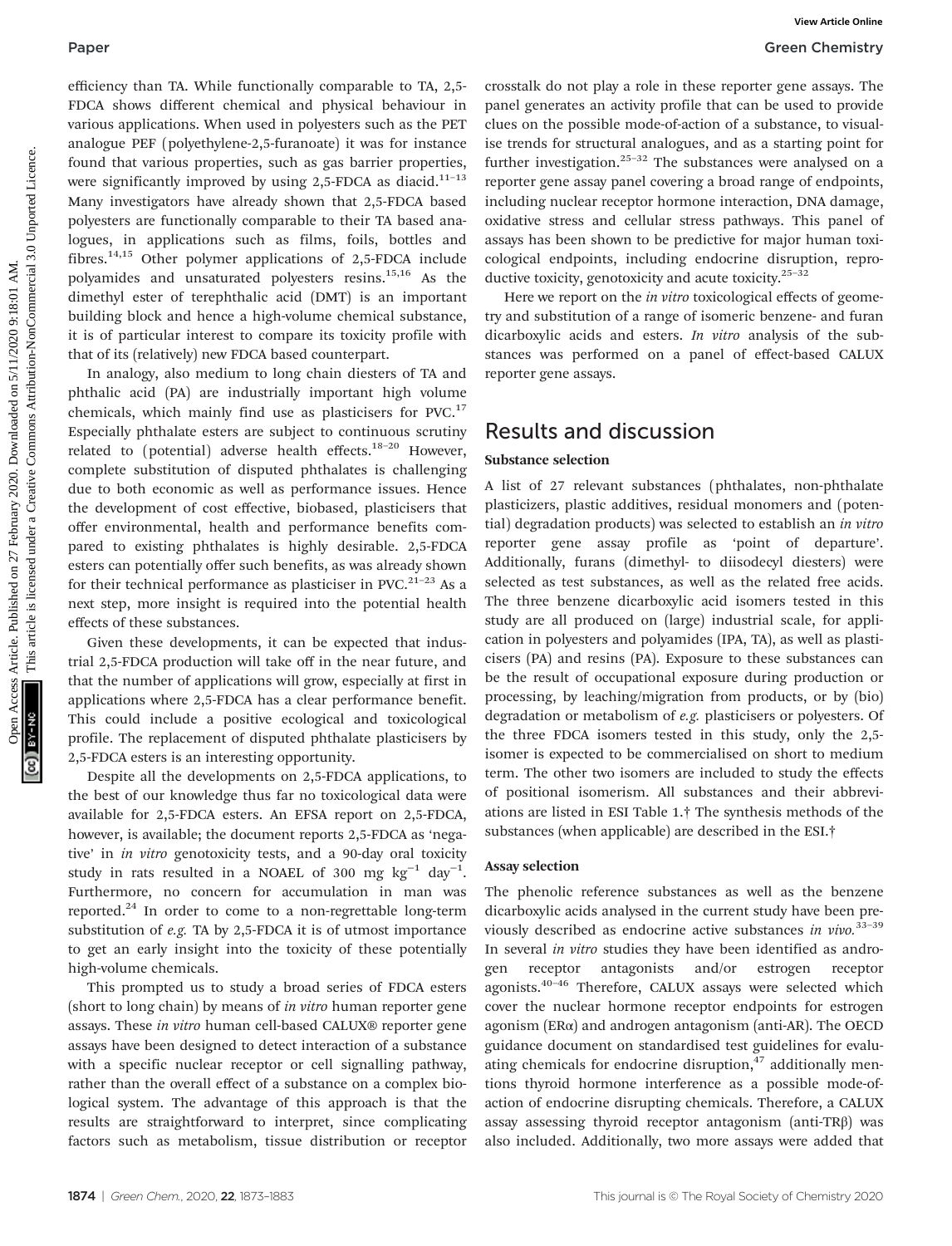are often targeted by endocrine active substances: progesterone antagonism (anti-PR) and glucocorticoid antagonism (anti-GR). These assays have been well validated, and several have been, or are currently in the process of being included in OECD test guidelines.48–<sup>52</sup> Additionally, for the benzene dicarboxylic acids, effects on peroxisome proliferation and lipid homeostasis have been described.<sup>53-55</sup> To be able to detect such effects, two peroxisome proliferator assays, PPAR $\alpha$  and PPAR $\gamma$  CALUX,<sup>56,57</sup> involved in lipid homeostasis, were included in the assay selection. Additionally, a cytotoxicity assay was included in the panel. $32$  This assay detects cell death, but can also be used to identify nonspecific effects of the substances, for example on cell proliferation or luciferase stability.

In addition to these key assays directed specifically to the detection of endocrine active substances, several more general assays to assess toxicity of substances were included. The aryl hydrocarbon receptor (AhR) CALUX,<sup>58</sup> for example, assesses toxicity of dioxin-like substances and PAHs. AP-1 CALUX detects substances which interfere with cell cycle control, while ESRE CALUX measures an early stage of unfolded protein response as a result of cellular stress. Activity on the Nrf2 CALUX is indicative for oxidative stress; several phenolic substances have been known to undergo redox cycling, which would trigger this particular assay.<sup>59</sup> Finally, activation of p53 GENTOX CALUX is indicative for DNA damage. $29,32$ 

This resulted in a panel of thirteen CALUX assays (Table 1). To be confident that this selection would enable the detection all effects elicited by the benzene dicarboxylic acids without missing other important endpoints, these substances were also analysed on the twelve non-selected CALUX assays available in our research facility (anti-ERα, AR, GR, PR, TRβ, RAR, LXR, PAH, Hif1 $\alpha$ , TCF, NFKB, p21). ESI Table 2† shows that none of these assays were activated by any of the test substances, which confirms that the current selection of assays was adequate for the purpose of this study.

### CALUX activity profiles of phenolic substances

Table 1 shows the results for the 13 selected CALUX assays. The values in the table represent lowest observed effect concentrations (LOECs) in LogM. In the absence of internationally established threshold values, substances were arbitrarily considered 'positive' if LOEC <  $1E^{-5}$  M as reported in a previous study on reproductive toxicity using the same CALUX assays.<sup>28</sup> Since the aim of the current study was to compare the activity profile of phthalate- vs.furan-based substances rather than to classify substances as 'positive' or 'negative', this threshold was not applied in the current study, but rather a comparative approach was taken.

For the phenolic substances in the list, most of the activity observed was, as expected, on the nuclear hormone receptor assays. The bisphenols (entries 2–3) and alkyl phenols (entries 4–5) were mainly active as estrogen receptor agonists, and androgen- and progesterone receptor antagonists, with a potency in the (sub-) micromolar range. This corresponds with their known activity as endocrine active substances. $44,46$  4-tert-

Octylphenol additionally activated the Nrf2 CALUX, a pathway indicative of oxidative stress. Indeed, oxidative stress has been reported for this substance.<sup>59</sup>

#### CALUX activity profiles of benzene dicarboxylic acids

A wide range of benzene dicarboxylic acid derivatives was tested in this study. In Table 1 substances were ranked by degree of substitution (entries 6–9: mono; entries 10–27: di), and by increasing chain length. Most of the reporter gene activity is observed on the nuclear hormone receptor related assays, for the di-substituted phthalates of medium chain length (C4–C6).

It is known that in vivo, di-substituted phthalates are readily hydrolysed to their mono-esters.<sup>60</sup> In rodent in vivo experiments, exposure to the monoesters results in similar adverse effects as exposure to the diesters.  $36,61$  As a result, the monosubstituted phthalates are thought to be the endocrine active metabolites of the corresponding diesters, displaying endocrine disrupting activity.<sup>34,36,41,42</sup> Therefore, in the current study, we determined the in vitro activity profile of four monoesters of (ortho)phthalic acid (entries 6–9) as well as 17 diesters (entries 10–27). Of the four monoesters tested only mono(2 ethylhexyl) phthalate (MEHP) was active (entry 9), yet not on the endocrine assays but on the peroxisome proliferator-assays PPARα and PPARγ, which is in agreement with previous reports.53–55,62 It has been observed before that the phthalate monoesters appear to be able to exert effects in vivo such as reproductive tract anomalies and decreased testosterone synthesis, which are indicative of an anti-androgenic mode of action, $35,36,61$  but that the phthalates fail to show anti-androgenic activity in in vitro androgen receptor interaction assays,38,42,63,64 suggesting an indirect, non-receptor mediated mode of action. Green Chemistry<br>
One analysisms (and Australia contribution and Australia indicates are about the state and access and set of the state are the state of the state are about the state are the state are the state and the sta

While the short-chain diesters dimethyl- and diethyl phthalate showed no or low estrogenic- and anti-androgenic activity, the medium chain diesters (dibutyl (entry 16), diisobutyl (entry 17),  $di(n$ -hexyl) (entry 18), dicyclohexyl (entry 19) and butylbenzyl (entry 20)) showed estrogenic, anti-androgenic and anti-progestagenic activity with LOECs in the micromolar range. Butylbenzyl phthalate displayed the highest potency for all three endocrine assays. Further increasing the chain length to di(2-ethylhexyl) phthalate (entry 21/22) resulted in a marked decrease in estrogenic potency (10–100 fold), and no detectable anti-androgenic or anti-progestagenic activity. The long chain phthalates dioctyl, diisononyl and diisodecyl phthalate (entries 25–27) showed no activity at all on any of the assays.

These results are in agreement with what is known about these substances;  $34,41,42,65-68$  high molecular weight phthalates such as diisononyl- and diisodecyl phthalate are included in REACH as 'not toxic for human health'.<sup>69,70</sup> The lower molecular weight phthalates dibutyl-, diisobutyl-, butylbenzyl- and di(2-ethylhexyl) phthalate on the other hand, are classified in REACH as 'very dangerous', in Category 1B "substances regarded as toxic to reproduction". The two shortest phthalates in this test, the methyl and ethyl diesters, do show some adverse effects in vivo, but not the reproductive tract develop-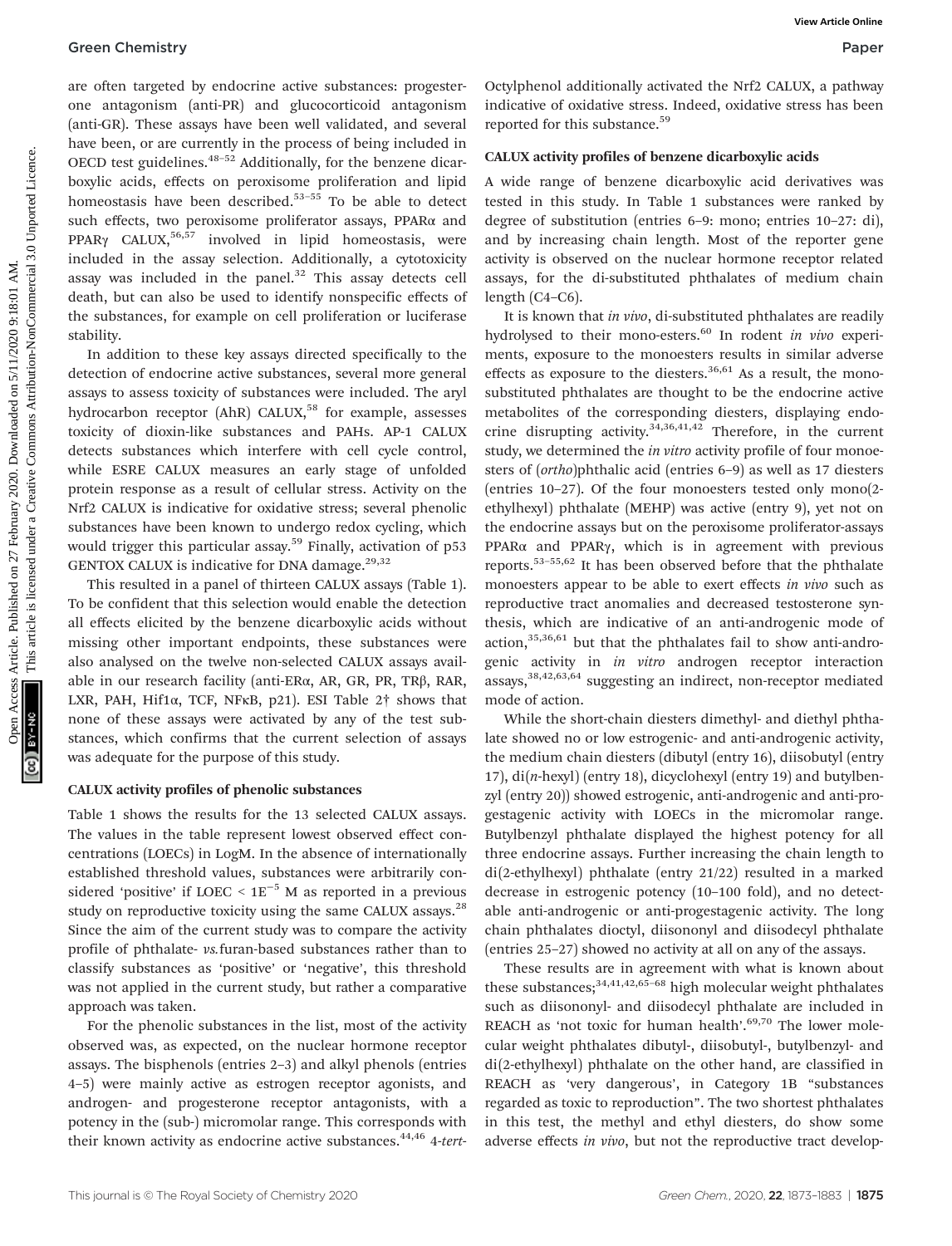| Entry number | CAS                 | Substance                                   | Cytotox                    | $ER\alpha$                           | AR-anti                    | PR-anti                             | GR-anti         | TR <sub>β</sub> -anti | PPARα          | $\text{PPAR}\gamma$ | <b>AhR</b>                   | $AP-1$              | <b>ESRE</b>                | p53<br>$_{\rm Nrf2}$           |
|--------------|---------------------|---------------------------------------------|----------------------------|--------------------------------------|----------------------------|-------------------------------------|-----------------|-----------------------|----------------|---------------------|------------------------------|---------------------|----------------------------|--------------------------------|
|              |                     | Reference substance                         | $-6.6$                     | $-12.2$                              |                            | $-11.0$                             |                 |                       | $\overline{9}$ | $-7.7$              | Ŵ<br>$-12.$                  | S<br>$\overline{9}$ |                            | $-5.4$                         |
|              | $620 - 92 - 8$      | <b>Bisphenol F</b>                          |                            |                                      | $-7.7$<br>$-5.4$<br>$-6.8$ |                                     | $\ddot{\gamma}$ | $-6.9$<br>NA          |                |                     |                              |                     | $-7.5$<br>$-4.7$<br>$-4.3$ | $-9.3$<br>$-3.3$<br><b>NA</b>  |
|              | $80 - 05 - 7$       | Bisphenol A                                 |                            |                                      |                            |                                     | $-4.5$          | $-4.2$                |                |                     |                              |                     |                            |                                |
|              | 140-66-9            | 4-tert-Octylphenol                          | $-4.5$<br>$-5.5$<br>$-4.9$ | $-6.5$<br>$-7.7$<br>$-5.1$<br>$-5.1$ | $-6.0$<br>$-5.8$           | $4.5$<br>$-1.7$<br>$-1.5$<br>$-1.5$ |                 |                       |                |                     |                              |                     |                            | $-4.5$                         |
|              | 104-40-5            | 4-Nonylphenol                               |                            |                                      |                            |                                     |                 |                       |                |                     |                              |                     | $-4.6$                     | $\lesssim$                     |
|              | 4376-18-5           | Monomethyl phthalate                        |                            |                                      |                            |                                     |                 | $\lessapprox$         |                |                     |                              |                     |                            | $X + 3.2$                      |
|              | 131-70-4            | Monobutyl phthalate                         |                            |                                      |                            |                                     |                 |                       |                |                     |                              |                     |                            |                                |
|              | 2528-16-7           | Monobenzyl phthalate                        |                            |                                      |                            |                                     |                 |                       |                |                     |                              |                     |                            |                                |
|              | 4376-20-9           | Mono(2-ethylhexyl) phtalate                 | $-3.5$                     |                                      |                            |                                     |                 |                       | $-5.5$         | $-4.7$              |                              |                     |                            |                                |
|              | 131-11-3            | Dimethyl phthalate                          |                            |                                      | $-4.7$                     | $-3.6$                              |                 |                       |                |                     |                              |                     |                            |                                |
|              | 1459-93-4           | Dimethyl isophthalate                       |                            | $-3.3$                               | $-3.1$                     |                                     |                 |                       |                |                     |                              |                     |                            |                                |
|              | 120-61-6            | Dimethyl terephthalate<br>Diethyl phthalate | $-3.5$                     |                                      |                            |                                     |                 |                       |                |                     |                              |                     |                            |                                |
|              | 636-53-3<br>84-66-2 | Diethyl isophthalate                        |                            | $-4.0$                               | $-5.0$                     | $-4.3$                              |                 |                       |                |                     |                              |                     |                            |                                |
|              | 636-09-9            | Diethyl terephthalate                       |                            |                                      | $-4.0$                     |                                     |                 |                       |                |                     |                              |                     |                            | $111111111\frac{2}{2}11111111$ |
|              | 84-74-2             | Dibutyl phthalate                           |                            |                                      | $-4.7$                     |                                     |                 |                       |                |                     |                              |                     |                            |                                |
|              | 84-69-5             | Diisobutyl phthalate                        |                            |                                      |                            |                                     |                 |                       |                |                     |                              |                     |                            |                                |
|              | $84 - 75 - 3$       | Di(n-hexyl) phthalate                       |                            |                                      | $-5.0$<br>$-5.0$           |                                     | $-4.5$          | ZZ                    |                |                     |                              | $-4.2$              |                            |                                |
|              | 84-61-7             | Dicyclohexyl phthalate                      |                            |                                      |                            |                                     | $-5.1$          |                       |                |                     | $^{-4.0}_{\phantom{00}-4.0}$ | $\lessapprox$       |                            |                                |
|              | 85-68-7             | Butylbenzyl phthalate                       |                            |                                      | $-5.6$                     |                                     |                 |                       |                | $-4.5$              | $-3.7$                       |                     |                            |                                |
|              | 117-81-7            | Di(2-ethylhexyl) phthalate (synthesized)    |                            |                                      |                            |                                     |                 |                       |                |                     |                              |                     |                            |                                |
|              | 117-81-7            | Di(2-ethylhexyl) phthalate (commercial)     |                            |                                      |                            |                                     |                 |                       |                |                     |                              |                     |                            |                                |
|              | 137-89-3            | Di(2-ethylhexyl) isophthalate               |                            |                                      |                            |                                     |                 |                       |                |                     |                              |                     |                            |                                |
|              | 6422-86-2           | Di(2-ethylhexyl) terephthalate              |                            |                                      |                            |                                     |                 |                       |                |                     |                              |                     |                            |                                |
|              | 117-84-0            | Dioctyl phthalate                           |                            |                                      |                            |                                     |                 | $\mathbb{E}$          |                |                     |                              |                     |                            |                                |
|              | 28553-12-0          | Diisononyl phthalate                        |                            |                                      |                            |                                     |                 |                       |                |                     |                              |                     |                            |                                |
|              | 26761-40-0          | Diisodecyl phthalate                        |                            |                                      |                            |                                     |                 |                       |                |                     |                              |                     |                            |                                |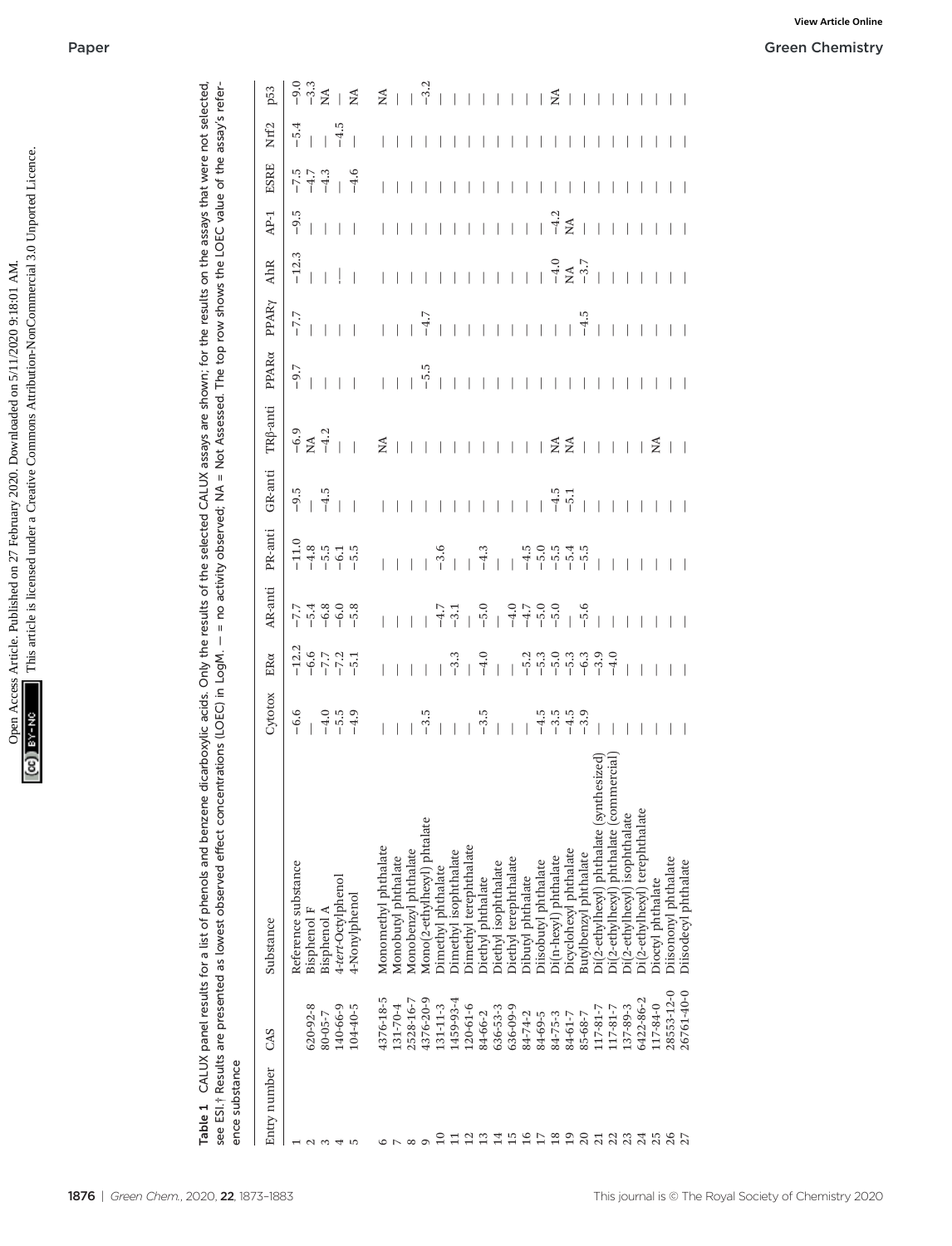mental abnormalities that have been described for the C4 to C6 chain diesters.<sup>66,68</sup> However, in concordance with our results, estrogen receptor agonism and androgen receptor antagonism has been observed in vitro for diethyl phthalate.40,42,66,68

The most prominent representative of the C2–C6 diesters is butylbenzyl phthalate (BBP); in the current study this substance is able to act as an agonist on the estrogen receptor and as an antagonist on the androgen- and progesterone receptor with higher potency than any of the other phthalates tested. This correlates well with other studies; its endocrine disrupting activity has resulted in an industrial phase out of BBP.<sup>71,72</sup>

Although di(2-ethylhexyl) phthalate (DEHP) is highly scrutinised for its endocrine disrupting properties, two preparations of this substance (synthesized in-house (entry 21) versus commercially available (entry 22)) showed very little activity, apart from estrogen receptor agonism at relatively high LOEC (1 mM). Also the corresponding monoester (entry 9) and presumed active metabolite in vivo, did not show in vitro estrogenor androgen receptor activation or antagonism. Although in vivo studies in rat, as well as epidemiological studies in men, suggest that DEHP/MEHP exposure results in reproductive tract anomalies and reduced sperm motility indicative for an anti-androgenic mode-of-action, $38,61$  other in vitro studies have also shown a lack of estrogen- and androgen receptor interaction. $41,42,63,68$  It has been suggested that these substances exert their effects via other mechanisms, for example by influencing steroidogenesis through CYP19 inhibition, rather than by direct interaction with the androgen receptor. $61,68$  This is supported by results of two in vitro assays, the H295R steroidogenesis assay and human testis explants, where both MEHP and DEHP were shown to significantly inhibit testosterone synthesis. $61,73$  For the isobutyl-, butyl- and butylbenzyl diesters, in vitro estrogen receptor transactivation has been reported previously, as well as in vivo endocrine effects, $34,36,41,42,66,68$  which is in line with our findings. Nonetheless, in the ECHA support document for BBP, $^{74}$  its adverse effects are considered to be primarily related to effects on steroidogenesis, rather than through direct interaction with steroid hormone receptors. Green Chemistry<br>
Of chan dissense.<sup>264</sup><sup>26</sup> However, in convorting with our of the present and  $\theta$  Hoursel on the experimentation of the present and the present of the present and  $\theta$  Hoursel on 5/11/2020 published on 5

#### Trends in positional isomerism and ester chain length

For the methyl-, ethyl- and 2-ethylhexyldiesters, all three phthalic, isophthalic and terephthalic isomers were tested (all commercially available materials). For the dimethyl esters moderate effects were observed for DMP and DMIP, while DMT did not give any response (Table 1, entries 10–12). Increasing the alcohol chain length to C2 results in a dramatic increase in activity of the ortho-phthalate (DEP) on several endocrine assays, while both other isomers are virtually inactive (Table 1, entries 13–15). For the 2-ethylhexyl derivatives, only the ortho-phthalate is active, while again no activity is seen in case of the other isomers (Table 1, entries 21–24). The variation in positional isomerism conclusively shows that ortho-phthalates have the most pronounced endocrine activity. Whether this can be attributed to steric or electronic effects is

not clear, and while highly interesting falls beyond the scope of the present study.

The data in Table 1 clearly show a dependency of the endocrine activity of the ortho-phthalates on the ester chain length, which appears to have an optimum at C4-C6. Further increasing the chain length to C8 (DEHP entries 21/22 and DOP entry 25) results in a complete lack of activity. This could be due to the dramatic decrease in aqueous solubility of the longer chain phthalates (10<sup>-9</sup> M for *n*-octyl versus 10<sup>-5</sup>M for *n*-butyl, see also ESI Table 4†), resulting in a significantly reduced bioavailability.<sup>75–78</sup> Furthermore, Thomsen et al.<sup>79</sup> reported an inverse relationship between phthalate solubility and temperature; *e.g.* for DBP solubility drops from 14.6 mg L<sup>-1</sup> at 25 °C to 5.5 mg L<sup>-1</sup> at 35 °C. Since our cell assays are performed at an incubation temperature of 37  $\,^{\circ}$ C, it is reasonable to assume that the actual solubilities for the phthalate esters are even lower than those reported for the 20–25 °C range. Hence, for the long chain phthalates  $(\geq C8)$  (lack of) bioavailability could simply be the cause for observed lack of activity. A similar lack of bioactivity for long chain phthalates  $(\geq C8)$  was reported by Ejlertsson et al. in the degradation of phthalic acid esters under methanogenic conditions.<sup>80</sup>

Another observation that can be made from the results in Table 1 is that there is no significant effect of ester chain branching on endocrine activity (compare DBP (entry 16) and DIBP (entry 17), or DHP (entry 18) and DCHP (entry 19), respectively). Note that in general chain branching leads to a slightly higher aqueous solubility; e.g. approximately two times higher for DIBP compared to DBP (see also ESI Table 4 $\dagger$ ).<sup>78</sup>

Overall it can be concluded that solubility, and hence bioavailability is probably the most important factor determining the bioactivity of the phthalate esters.

### Physico-chemical properties of furan- vs. benzene dicarboxylic acids

There are significant physico-chemical differences between terephthalic and phthalic acid on the one hand and 2,5-FDCA on the other. For instance, as can be seen from Chart 1 and Table 2, due to the different geometries of the benzene vs. furan nucleus both the angles and the interatomic distances between carboxylic acid groups differ significantly for the respective analogues. While TA is linear (angle 180°), the



Chart 1 Structures of benzene-, and related furan dicarboxylic acid (FDCA) isomers used in this study; TA = terephthalic acid, IPA = isophthalic acid, PA = phthalic acid.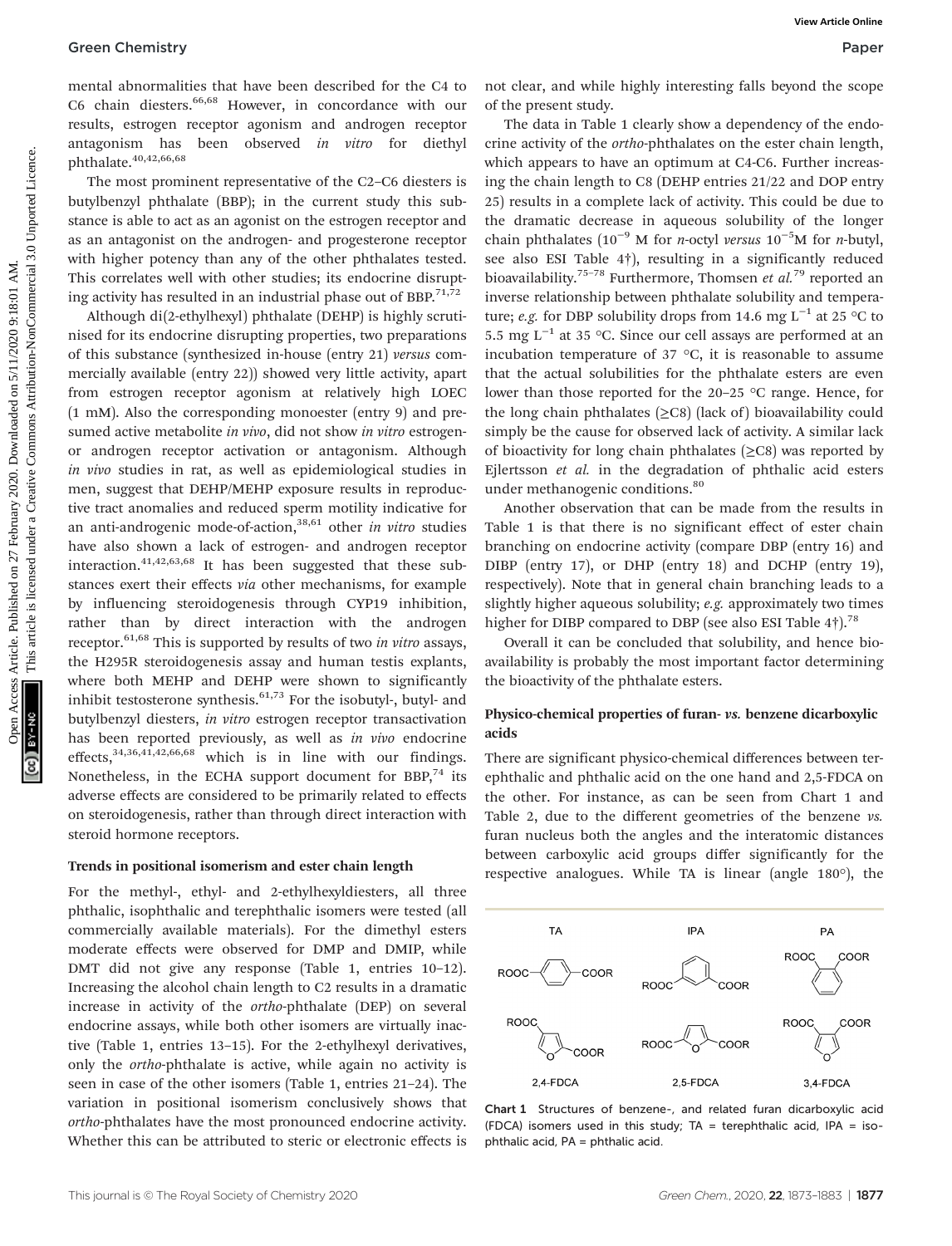Table 2 Physicochemical properties of benzene-, and related furan dicarboxylic acid (FDCA) isomers used in this study; TA = terephthalic acid, IPA = isophthalic acid, PA = phthalic acid

| Substance   | Angle <sup><math>a</math></sup> ( $\circ$ ) | $D^b(\AA)$ | $pK_{a}1^{c}$ | $pK_{a}2^{c}$ | Solubility <sup><i>d</i></sup> |
|-------------|---------------------------------------------|------------|---------------|---------------|--------------------------------|
| <b>TA</b>   | 180                                         | 5.73       | 3.51          | 4.82          | 0.015                          |
| $2,4$ -FDCA | 150                                         | 5.08       | 2.63          | 3.77          | $NR^e$                         |
| <b>TPA</b>  | 120                                         | 4.40       | 3.46          | 4.46          | 0.12                           |
| $2,5$ -FDCA | 129                                         | 4.83       | 2.60          | 3.55          | 1                              |
| <b>PA</b>   | 60                                          | 2.67       | 2.98          | 5.28          | 0.7                            |
| $3,4$ -FDCA | 83                                          | 3.37       | 2.55          | 7.23          | $NR^e$                         |
|             |                                             |            |               |               |                                |

<sup>a</sup> Angle between carboxylic acid groups.<sup>82,85</sup> <sup>b</sup> Distance between carboxylic acid groups.<sup>82</sup>  $c$  Data from ref. 83. <sup>d</sup> Solubility under ambient conditions in mg ml<sup>−1</sup> (data from https://pubchem.ncbi.nlm.nih.gov/). <sup>e</sup> NR: Not reported.

angled structure of 2,5-FDCA is closer to that of isophthalic acid (IPA). In fact, the highly unsymmetrical 2,4-FDCA is the most linear furan derivative. The differences between PA and 2,5-FDCA are even larger than for TA and the latter. A more suitable structural comparison would hence be based on PA vs. 3,4-FDCA. Another difference between the analogous benzene and furan dicarboxylic acid derivatives is the higher polarity of the latter due to different symmetries, the presence of the oxygen, and the more pronounced diene character in the furan ring. These differences are also related to the significantly higher acidity of the FDCA isomers, as is clear from their  $pK_a$ values. Interestingly, while 2,5-FDCA more closely resembles IPA with respect to geometry, the aqueous solubility is closer to (or actually surpasses) that of PA. Paper Weightstehe of a strengthene with each one of the main strengthene and the strengthene and the strengthene and the strengthene and the strengthene and the strengthene and the strengthene and the strengthene and the

Hence, FDCA's are in general more polar than their benzene counterparts. Based on these differences, we expect different effects in the interactions with human nuclear receptors and cell signalling pathways.

#### CALUX activity profiles of furan- vs. benzene dicarboxylic acids

After having generated an activity profile for benzene dicarboxylic acid esters in the CALUX assays, we switched our focus to the analogous furan dicarboxylic acid esters, which are potential biobased alternatives to the former.

Most of the diesters that are the focus of this study are prepared from the corresponding diacids. Furthermore, under environmental and *in vivo* conditions it can be expected that all diesters will (eventually) undergo hydrolysis to the monoesters first, and subsequently to the diacids.<sup>78,81,82</sup> Hence, in order to exclude any toxicological effects of the parent diacids themselves, they were analysed on the CALUX assay panel.

Interestingly, none of the free acids used in this study showed any effect on the assays used (data not shown, see ESI Table 3†). This could imply that the free acids are not active in the cells. However, lack of activity could also be due to inability to enter the cells. Under physiological conditions, i.e. pH 7.2, all of the diacids used will be deprotonated given their  $pK_a$ values (see Table 2), which could inhibit uptake in the cells, explaining the lack of observed effect.<sup>83,84</sup>

As discussed previously, while the dimethyl esters of phthalic acid (DMP) and isophthalic acid (DMIP) showed activity, no effects were found for the terephthalic acid (DMT) isomer. In contrast, none of the furan derivatives tested were active on any of the assays (Table 3, entries 28–33). The 2,5-FDCA and 3,4-FDCA dimethyl esters were commercial samples that were subsequently purified, while the 2,4-FDCA derivative was prepared and purified in our labs according to a previously published procedure (see ESI†).<sup>86</sup>

For the furan dicarboxylic acid esters no effect of isomerism, and hence of symmetry or dipole moment, is observed under the conditions tested in our assays.

A possible reason why the FDCA methyl esters show no effect while their benzene analogues do, could lie in a different susceptibility to (enzymatic) hydrolysis of these esters. Oae et al. reported significant differences between the rate of hydrolysis of dimethyl 2,5-FDCA and 3,4-FDCA versus DMT (17 and 1.3 times higher respectively), which could result in a relatively fast hydrolysis of the furan derivatives, successively to the respective mono esters and diacids. $87$  The latter were found to be completely inactive (vide supra).

In order to investigate the effect of ester chain length, next the diethyl esters of the phthalate family were compared with diethyl 2,5-FDCA (purified commercial material). As discussed in the previous chapter, diethyl phthalate and diethyl terephthalate showed moderate to low activity on the endocrine assays, while the isophthalic acid analogue was inactive. Once again, no activity was found for the analogous 2,5-FDCA derivative (Table 3, entries 34–37).

In the current study, we observed a significant increase in both the potency and the number of active assays for the C4 phthalate derivatives (Table 1, entries 16–17). To investigate if 2,5-FDCA diesters with similar chain length likewise show an increased activity compared to their diethyl- and dimethyl counterparts, the CALUX profile of diisobutyl phthalate was compared to the profile of diisobutyl-2,5-FDCA (Chart 2). While diisobutyl phthalate (DIBP) was the second most active phthalate derivative tested, showing micromolar-range activity as an estrogen, anti-androgen and anti-progestin, in contrast diisobutyl-2,5-FDCA (DIBF) acted as a weak estrogen only (Table 3, entries 38–39). While DIBF is the only active furan derivative tested thus far, the observed effects are not as pronounced as those observed with DIBP.

Further increasing the alcohol chain length from isobutyl to 2-ethylhexyl (2EH), i.e. an extension of the isobutyl motif (Chart 2), results in a significant reduction of effect in our assays, as is apparent from the weak estrogenic activity only in the case of DEHP, with very similar LOEC values for the synthesized and the commercial preparation (Table 3, entries 40 and 41). The absence of any response of the iso- and terephthalate isomers in our assay (as opposed to the ortho-phthalate) shows that positional isomerism in the phthalate family has a significant impact (Table 3, entries 40-43). The furanbased analogue of DEHP, di(2-ethylhexyl)-2,5-FDCA, prepared for this study using two different methods, did not activate any of the CALUX assays (entries 44 and 45).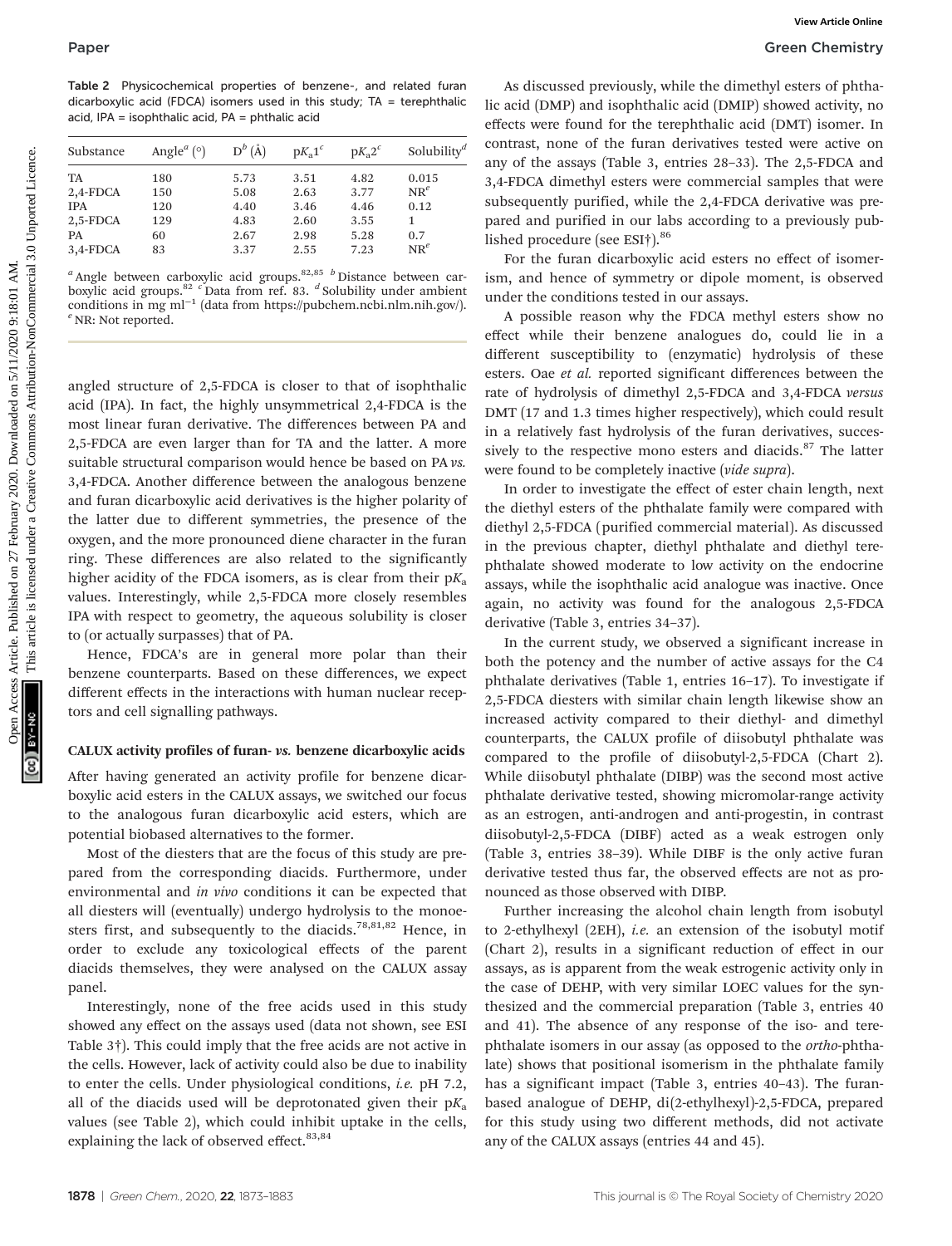| CAS                                                                      | Substance                                                                                                                                                                       | Abbreviation                                                                  | Cytotox | $ER\alpha$       | anti<br>AR-      | anti<br>ΡŔ        | anti<br>Ġ.   | TRß-anti | PPARα  | PPARy | <b>AhR</b>   | $AP-1$                       | <b>ESRE</b> | p53<br>Nrf2 |
|--------------------------------------------------------------------------|---------------------------------------------------------------------------------------------------------------------------------------------------------------------------------|-------------------------------------------------------------------------------|---------|------------------|------------------|-------------------|--------------|----------|--------|-------|--------------|------------------------------|-------------|-------------|
| 4282-32-0<br>1710-13-0<br>1459-93-4<br>4282-33-1<br>120-61-6<br>131-11-3 | Dimethyl-2,5-furandicarboxylate<br>Dimethyl-2,4-furandicarboxylate<br>Dimethyl-3,4-furandicarboxylate<br>Dimethyl terephthalate<br>Dimethyl isophthalate<br>Dimethyl phthtalate | DM-3,4-FDCA<br>DM-2,5-FDCA<br>DM-2,4-FDCA<br><b>DMIP</b><br>DMT<br><b>DMP</b> |         | $-3.3$           | $-4.7$<br>$-3.1$ | $-3.6$            |              |          | $\Box$ |       |              |                              |             |             |
| 53662-83-<br>636-53-3<br>636-09-9<br>84-66-2<br>$\sim$                   | Diethyl terephthalate<br>Diethyl-2,5-furandicarboxylate<br>Diethyl phthalate<br>Diethyl isophthalate                                                                            | DEIP<br>DEP<br>DET<br>DEF                                                     | $-3.5$  | $-4.0$           | $-5.0$<br>$-4.0$ | $-4.3$<br>$\perp$ |              |          |        |       |              |                              |             |             |
| 84-69-5<br>${\rm N/A}$                                                   | Diisobutyl phthalate<br>furandicarboxylate<br>Diisobutyl-2,5-                                                                                                                   | DIBF<br>DIBP                                                                  | $-4.5$  | $-5.3$<br>$-4.3$ | $-5.0$           | $-5.0$            | $\mathbf{L}$ | $\Box$   | $\Box$ |       | $\mathbf{L}$ | $\mathbf{L}$<br>$\mathbf{L}$ |             |             |
| 117-81-7                                                                 | Di(2-ethylhexyl) phthalate                                                                                                                                                      | (synthesized)<br>DEHP                                                         |         | $-3.9$           |                  |                   |              |          |        |       |              |                              |             |             |
| 137-89-3<br>117-81-7                                                     | Di(2-ethylhexyl) isophthalate<br>Di(2-ethylhexyl) phthalate                                                                                                                     | (commercial)<br>DEHIP<br>DEHP                                                 |         | $-4.0$           |                  |                   |              |          |        |       |              |                              |             |             |
| 6422-86-2<br>158099-<br>$01 - 5$                                         | Di(2-ethylhexyl) terephthalate<br>Di(2-ethylhexyl)-2,5-<br>furandicarboxylate                                                                                                   | DEHF (method 1)<br>DEHT                                                       |         |                  |                  |                   |              |          |        |       |              |                              |             |             |
| 158099-<br>$01 - 5$                                                      | Di(2-ethylhexyl)-2,5-<br>furandicarboxylate                                                                                                                                     | DEHF (method 2)                                                               |         |                  |                  |                   |              |          |        |       |              |                              |             |             |
| 26761-40-                                                                | Diisodecyl phthalate                                                                                                                                                            | DIDP                                                                          |         |                  |                  |                   |              |          |        |       |              |                              |             |             |
| $\mathbf{N}/\mathbf{A}$<br>$\circ$                                       | Diisodecylfuran-2,5-<br>dicarboxylate                                                                                                                                           | DIDF                                                                          |         |                  |                  |                   |              |          |        |       |              |                              |             |             |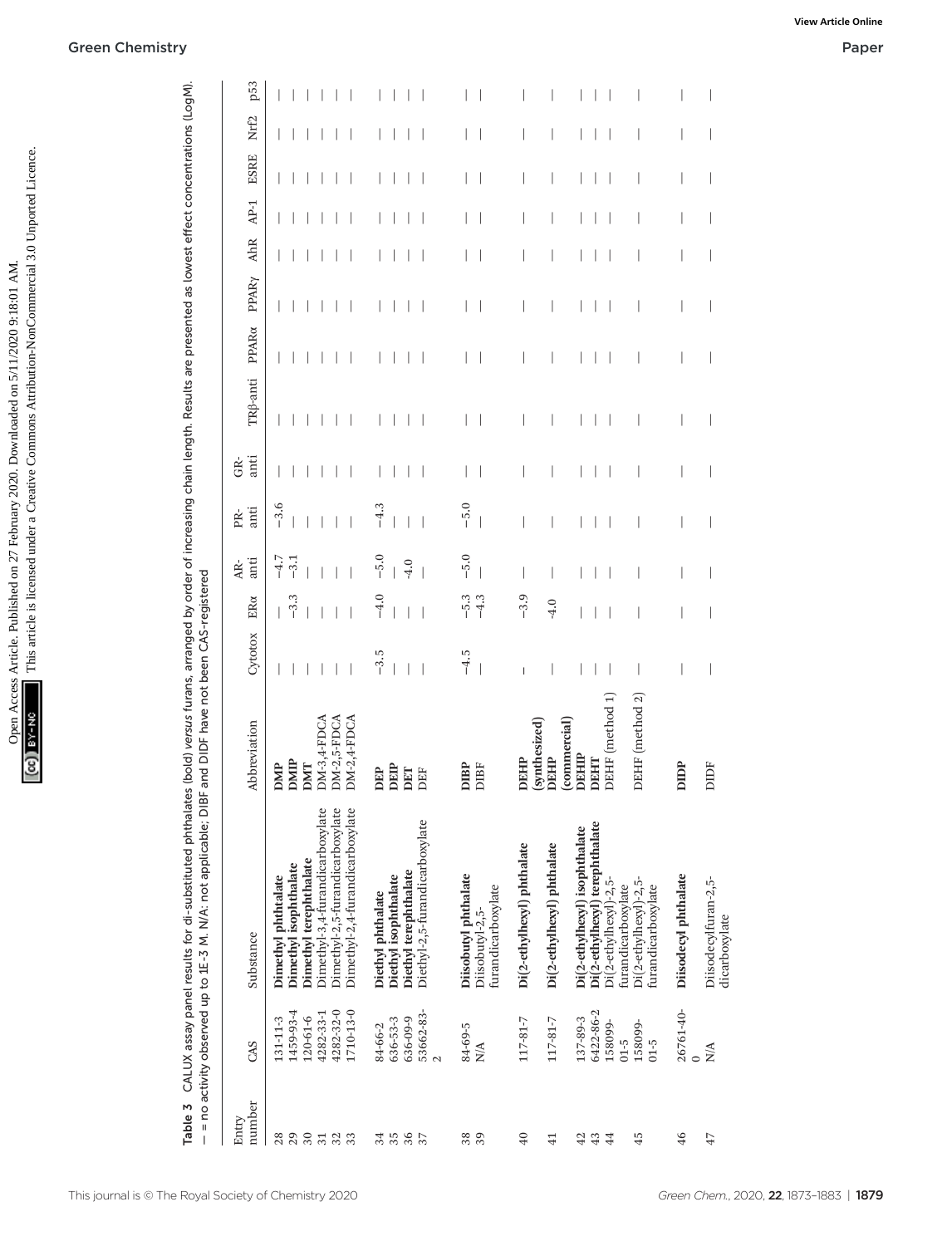

Chart 2 Chemical structures of isobutyl and 2-ethylhexyl diester of PA (DIBP and DEHP) and 2,5-FDCA (DIBF and DEHF).

Further increasing the chain length of the ester group to isodecyl results in complete absence of effects, both for the phthalate (DIDP) and the FDCA diester (DIDF) (Table 3, entries 46 and 47). This observation is in line with the industrial move from DEHP as general purpose plasticiser to the longer chain analogues DINP and DIDP.<sup>70,88</sup>

## Experimental

### Origin of chemicals

4-Nonylphenol, 4-tert-octylphenol, bisphenol A, bisphenol F, dibutyl phthalate, dicyclohexyl phthalate, diethyl phthalate, diisobutyl phthalate, dimethyl isophthalate, di(2-ethylhexyl) terephthalate, dimethyl phthalate, dimethyl-3,4-furan dicarboxylic acid ester, phthalic acid and terephthalic acid were obtained from Sigma-Aldrich. Monoethylhexyl phthalate was obtained from Wako. Butylbenzyl phthalate, di(2-ethylhexyl) phthalate, dimethyl terephthalate and isophthalic acid were obtained from Fluka.  $Di(n$ -hexyl) phthalate was obtained from Dr Ehrenstorfer. Di(2-ethylhexyl) isophthalate was obtained from TCI. Dimethyl-2,5-furandicarboxylic acid ester was obtained from Bepharm (China). 2,5-Furandicarboxylic acid was obtained from V&V Pharma Industries (India) and Bepharm (China), and by independent synthesis from galactaric acid according to ref. 89.

#### Cell lines

CALUX® assays have been constructed and are licensed worldwide by BioDetection Systems BV, Amsterdam, The Netherlands. The CALUX® battery of stable reporter gene  $assays<sup>29</sup>$  comprised assays and test conditions that were selected from a larger panel of CALUX cells because of their possible relevance. The selected panel consisted of: the DR CALUX, consisting of rat H4IIE liver cells expressing the aryl hydrocarbon receptor endogenously.<sup>58</sup> In addition a range of highly selective human U2-OS cell based lines was used including doubly (i.e. reporter gene and receptor) transfected estrogen receptor subtype alpha (ERα)-, progesterone receptor (PR)-, glucocorticoid receptor (GR)- and androgen receptor (AR)- CALUX cell lines, $90$  and an extension of the panel with peroxisome proliferator activated receptor PPARα- and PPARγ CALUX assays<sup>56,57</sup> and thyroid receptor subtype beta (TRβ)-CALUX.<sup>29</sup>

This screening panel was completed with a range of U2-OSbased singly transfected lines expressing a reporter gene only, which are designed to selectively measure the activity of main intracellular signalling pathways. This included the assays to assess transcriptional activation by the p53 protein (p53 CALUX), the oxidative stress responsive nrf-2 pathway (Nrf2  $CALUX)$ ,<sup>32</sup> the endoplasmic reticulum stress pathway (ESRE CALUX), and the activator protein 1 pathway (AP1 CALUX).<sup>29</sup> The Cytotox CALUX was used to determine cytotoxicity of the substances; it consists of human U2-OS cells stably transfected with an expression construct constitutively expressing the luciferase gene. $32$ **Paper**<br> **Open Access Article 2020.** This article gradient was completed to the article spin article commonstrate that commonstrate the spin article is a representation-<br> **OPEN ACCESS ARTICLE ARTICLE ARTICLE ARTICLE ARTIC** 

#### CALUX assay procedure

The CALUX cells were cultured essentially as described before.<sup>90</sup> U2-OS cells were routinely subcultured every 3-4 days in growth medium consisting of DMEM (Gibco) supplemented with 7.5% fetal calf serum, 1× nonessential amino acids (Gibco) and 10 U ml<sup>-1</sup> penicillin and 10 µg ml<sup>-1</sup> streptomycin. H4IIE-CALUX cells were routinely subcultured every 3–4 days in growth medium consisting of αMEM (Gibco) supplemented with 10% fetal calf serum. All cell types were maintained at 37 °C and 5%  $CO<sub>2</sub>$  at all times.

All CALUX assays were performed, as described in detail in the publicly available DB ALM protocol 197, in assay medium, consisting of DMEM without phenol-red indicator (Gibco) supplemented with 5% DCC-stripped fetal calf serum, 1× non-essential amino acids (Gibco) and 10 U ml<sup>-1</sup> penicillin and 10  $\mu$ g ml<sup>-1</sup> streptomycin. For seeding, a cell suspension in assay medium was made of  $1 \times 10^5$  cells per ml (U2-OS) or  $4 \times 10^5$  cells per ml (H4IIE), and the white 384-wells plates were seeded with 30 µl per well cell suspension using a MicroFlo Select dispenser (BioTek). After 24 h, exposure medium was prepared by adding 0.2% of test substance dilution series in DMSO to a 96-wells plate with assay medium. Of this exposure mixture, 30 µl was added to the assay plates containing the CALUX cells, resulting in final DMSO concentrations of 0.1%. The final concentrations of the substances in the wells were  $1E^{-4}-3E^{-10}$  M in 0.5 log unit increments. Additionally, DMSO blanks and a full dose response curve of the relevant reference substance were included on each plate. All samples were tested in triplicate. The preparation of the substance dilution series as well as the exposure of the cells were performed on a Hamilton Starlet liquid handling robot coupled to a Cytomat incubator. In order to be able to detect receptor antagonism, the assays were also performed in antagonistic mode. The assay procedure was as described above, with the only exception that the EC50 concentration of the reference agonist was present during the exposure.

After 24 h exposure the exposure medium was removed and 10 µl per well Triton-lysis buffer was added by the MicroFlo Select. Subsequently, the luciferase signal was measured in a luminometer (Infinite Pro reader coupled to a Connect stacker, both TECAN), essentially as described before.<sup>90</sup>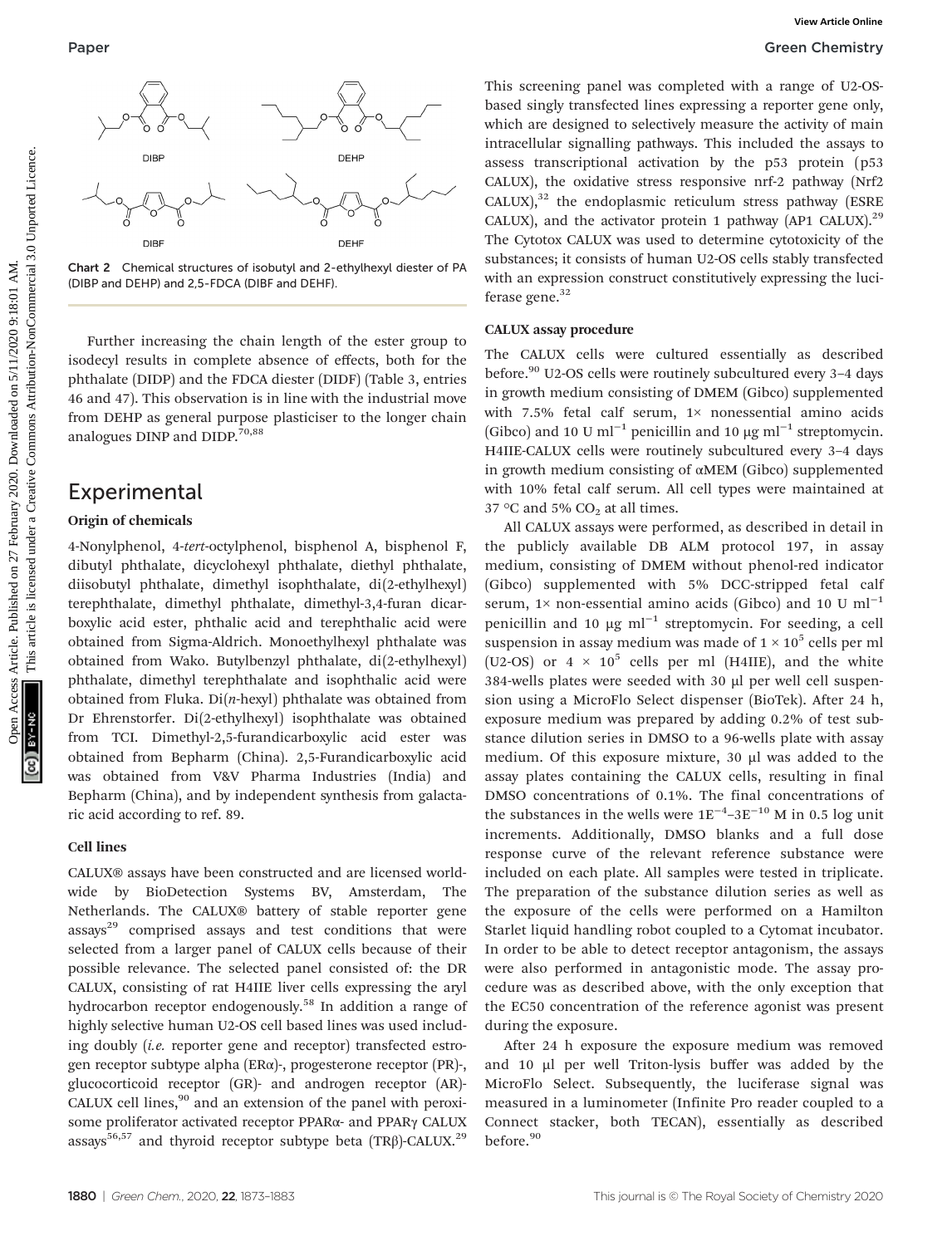### Green Chemistry Paper

#### Data analysis

The luminometer data was analysed as follows; the average of the triplicate wells was determined, and the average blank (DMSO) value was subtracted. The maximum response elicited by the reference substance was set to 100% (full receptor activation), and the other values were scaled accordingly. The lowest observed effect concentrations (LOECs) were determined; for agonist assays, the LOEC was defined as the  $PC_{10}$ value, while for antagonist assays a  $PC_{20}$  value was used. The  $PC_{10}$  concentration was defined as the concentration where the response elicited by the test substance equals 10% of the maximum response of the reference substance. For antagonist experiments,  $PC_{20}$  values were determined instead, which was defined as the concentration where the test substance causes 20% inhibition of the basal signal elicited by the receptor agonist. In this case, the maximum inhibition achieved by the reference antagonist was set to 100%. Green Chemistry<br>
Open Licence are analysed as follows; the average of analysie. Hereaft the convention of the common and<br>
the Licence are also as determined, and the average blank<br>
(DVMS) vulce was attenued by the referenc

## Conclusions

FDCA esters are highly relevant biobased alternatives for currently used benzene dicarboxylic acid esters, and can in the case of (ortho) phthalate based plasticisers offer a sustainable alternative. However, in contrast to the ubiquitous phthalate family, thus far no toxicological data were available for 2,5- FDCA esters, although a recent paper mentions that DEHF shows no cytotoxicity in mouse 3T3-L1 cells up to 500  $\mu$ M for  $72 h.<sup>91</sup>$ 

In the present study, an *in vitro* reporter gene assay approach was used to compare the activity profile of commonly used phthalates to that of their furan-based counterparts on a broad series of toxicological endpoints. The assay selection was aimed at the detection of endocrine activity, since several phthalates are heavily scrutinised for their endocrine disrupting properties. However, to avoid missing other relevant toxicological endpoints, several assays able to detect various forms of cellular stress were also included in the panel.

The results showed that the benzene dicarboxylic acid esters were predominantly active on the endocrine assays ERα, anti-AR and anti-PR, while effects on other endpoints such as peroxisome proliferation (PPARs) or genotoxicity (p53) were seen only sporadically. The results obtained for the benzene dicarboxylic acid esters correspond well with literature, showing that endocrine activity (mainly estrogenic and antiandrogenic) increases with ester chain length, reaching a maximum at C4-C6, while longer chains result in a rapid decrease in activity.

Furthermore, it was shown that positional isomerism in the phthalate family has significant effects, with ortho-phthalates being by far the most active substances.

In comparison, six of the seven furan dicarboxylic acid based diesters tested here showed no activity in any of the 13 assays used. Only the isobutyl derivative DIBF showed moderate estrogenic activity on one assay, compared to much more

pronounced activities on four assays for the ortho-phthalate analogue.

As a follow-up of the current study it would be relevant to also assess whether the 2,5-FDCA based diesters are able to interfere with steroidogenesis, since it has been suggested for phthalates that they exert their adverse activity not only via direct interaction with nuclear steroid hormone receptors, but also by affecting steroidogenesis. $61,68,73$  This could be assessed using a steroidogenesis assay (H295R, OECD TG456), or with enzyme inhibition assays for the main enzymes involved in steroidogenesis, CYP17 and CYP19. Additionally, since plastics often end up in the environment, it would be advisable to investigate the biodegradation- and ecotoxicological properties of 2,5-FDCA based diesters and derived products. For example, Jia et al. have shown that PEDF-30 + co-polyesters are enzymatically degradable.<sup>92</sup>

Overall, the results presented in this paper are a strong indication that 2,5-FDCA based diesters in general are not only technically viable alternatives to phthalates, but also offer significant toxicological benefits, which supports a non-regrettable substitution.

## Conflicts of interest

There are no conflicts to declare.

## Acknowledgements

This work was supported by the BE Basic consortium. Special thanks to Dr A. E. Frissen (WFBR) for NMR analyses, and Dr S. Thiyagarajan (WFBR) for substance purification.

## Notes and references

- 1 J. H. Clark, T. J. Farmer, L. Herrero-Davila and J. Sherwood, Green Chem., 2016, 18, 3914–3934.
- 2 M. Hong and E. Y. X. Chen, Green Chem., 2017, 19, 3692– 3706.
- 3 I. A. Ignatyev, W. Thielemans and B. Vander Beke, ChemSusChem, 2014, 7, 1579–1593.
- 4 J. Pang, M. Zheng, R. Sun, A. Wang, X. Wang and T. Zhang, Green Chem., 2016, 18, 342–359.
- 5 M. Volanti, D. Cespi, F. Passarini, E. Neri, F. Cavani, P. Mizsey and D. Fozer, Green Chem., 2019, 21, 885–896.
- 6 D. I. Collias, A. M. Harris, V. Nagpal, I. W. Cottrell and M. Schultheis, Ind. Biotechnol., 2014, 10, 91–105.
- 7 P. Insight, Purified Terephthalic Acid (PTA) Properties, Production, Price, and Market, https://www.plasticsinsight. com/resin-intelligence/resin-prices/purified-terephthalicacid-pta/.
- 8 G. V. Research, Purified Terephthalic Acid Market Size, Share & Trends Analysis Report By Application, https:// www.grandviewresearch.com/industry-analysis/purified-terephthalic-acid-market.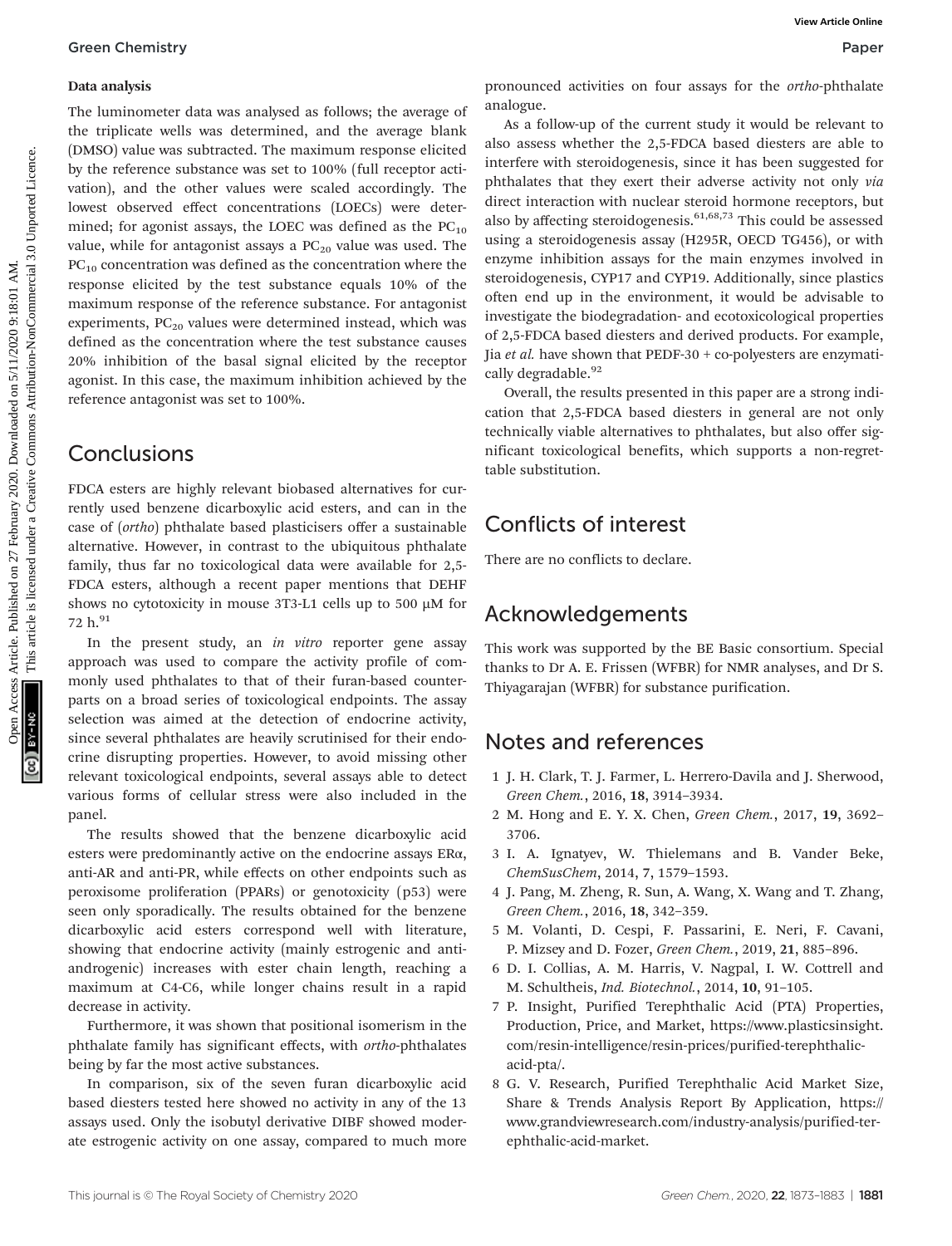- 9 E. de Jong, M. A. Dam, L. Sipos and G. J. M. Gruter, in Biobased Monomers, Polymers, and Materials, American Chemical Society, 2012, vol. 1105, ch. 1, pp. 1–13.
- 10 R. Fittig, Ber. Dtsch. Chem. Ges., 1876, 9, 1189–1199.
- 11 S. K. Burgess, O. Karvan, J. R. Johnson, R. M. Kriegel and W. J. Koros, Polymer, 2014, 55, 4748–4756.
- 12 S. K. Burgess, R. M. Kriegel and W. J. Koros, Macromolecules, 2015, 48, 2184–2193.
- 13 S. K. Burgess, J. E. Leisen, B. E. Kraftschik, C. R. Mubarak, R. M. Kriegel and W. J. Koros, Macromolecules, 2014, 47, 1383–1391.
- 14 R. J. I. Knoop, W. Vogelzang, J. van Haveren and D. S. van Es, J. Polym. Sci., Part A: Polym. Chem., 2013, 51, 4191–4199.
- 15 A. F. Sousa, A. C. Fonseca, A. C. Serra, C. S. R. Freire, A. J. D. Silvestre and J. F. J. Coelho, Polym. Chem., 2016, 7, 1049–1058.
- 16 T. Cousin, J. Galy, A. Rousseau and J. Dupuy, J. Appl. Polym. Sci., 2018, 135, 45901.
- 17 G. Wypych, in Handbook of Plasticizers, ed. G. Wypych, ChemTec Publishing, 3rd edn, 2017, pp. 333–483, DOI: 10.1016/B978-1-895198-97-3.50013-5.
- 18 J. L. Lyche, A. C. Gutleb, Å. Bergman, G. S. Eriksen, A. J. Murk, E. Ropstad, M. Saunders and J. U. Skaare, J. Toxicol. Environ. Health, Part B, 2009, 12, 225–249.
- 19 A. J. Martino-Andrade and I. Chahoud, Mol. Nutr. Food Res., 2010, 54, 148–157.
- 20 M. Matsumoto, M. Hirata-Koizumi and M. Ema, Regul. Toxicol. Pharmacol., 2008, 50, 37–49.
- 21 B. I. Chaudhary, B.-D. Nguyen and A. Zamanskiy, J. Appl. Polym. Sci., 2015, 132, 42382.
- 22 R. D. Sanderson, D. F. Schneider and I. Schreuder, J. Appl. Polym. Sci., 1994, 53, 1785–1793.
- 23 Z. Yu, J. Zhou, J. Zhang, K. Huang, F. Cao and P. Wei, J. Appl. Polym. Sci., 2014, 131, 40938.
- 24 E. F. S. A. (EFSA), EFSA J., 2014, 12, 3866.
- 25 E. D. Kroese, S. Bosgra, H. E. Buist, G. Lewin, S. C. van der Linden, H. Y. Man, A. H. Piersma, E. Rorije, S. H. Schulpen, M. Schwarz, F. Uibel, B. M. van Vugt-Lussenburg, A. P. Wolterbeek and B. van der Burg, Reprod. Toxicol., 2015, 55, 11–19.
- 26 A. H. Piersma, S. Bosgra, M. B. van Duursen, S. A. Hermsen, L. R. Jonker, E. D. Kroese, S. C. van der Linden, H. Man, M. J. Roelofs, S. H. Schulpen, M. Schwarz, F. Uibel, B. M. van Vugt-Lussenburg, J. Westerhout, A. P. Wolterbeek and B. van der Burg, Reprod. Toxicol., 2013, 38, 53–64.
- 27 B. Pieterse, I. J. Rijk, E. Simon, B. M. van Vugt-Lussenburg, B. F. Fokke, M. van der Wijk, H. Besselink, R. Weber and B. van der Burg, Environ. Sci. Pollut. Res., 2015, 22, 14442– 14454.
- 28 B. van der Burg, B. Pieterse, H. Buist, G. Lewin, S. C. van der Linden, H. Y. Man, E. Rorije, A. H. Piersma, I. Mangelsdorf, A. P. Wolterbeek, E. D. Kroese and B. van Vugt-Lussenburg, Reprod. Toxicol., 2015, 55, 95–103.
- 29 B. van der Burg, S. van der Linden, H.-y. Man, R. Winter, L. Jonker, B. van Vugt-Lussenburg and A. Brouwer, in High-

Throughput Screening Methods in Toxicity Testing, John Wiley & Sons, Inc., 2013, pp. 519–532, DOI: 10.1002/ 9781118538203.ch28..

- 30 B. van der Burg, E. B. Wedebye, D. R. Dietrich, J. Jaworska, I. Mangelsdorf, E. Paune, M. Schwarz, A. H. Piersma and E. D. Kroese, Reprod. Toxicol., 2015, 55, 114–123.
- 31 S. C. Van der Linden, H. Y. Man, E. Sonneveld, L. M. Puijker, A. Brouwer and B. Van der Burg, Environ. Sci. Technol., 2008, 42, 5814–5820.
- 32 S. C. van der Linden, A. R. von Bergh, B. M. van Vught-Lussenburg, L. R. Jonker, M. Teunis, C. A. Krul and B. van der Burg, Mutat. Res., Genet. Toxicol. Environ. Mutagen., 2014, 760, 23–32. **Paper**<br>
9 L. de jong, Sh. A. Dum, L. Sipos and G. J. Sh. Uruter, in Theorem Access Articles. Articles. Articles. Articles. Article. Downloaded Non-Licensed Attribution-Non-Licensed United United United United United Unite
	- 33 M. Aydogan Ahbab and N. Barlas, Food Chem. Toxicol., 2013, 51, 123–136.
	- 34 X. Chen, S. Xu, T. Tan, S. T. Lee, S. H. Cheng, F. W. Lee, S. J. Xu and K. C. Ho, Int. J. Environ. Res. Public Health, 2014, 11, 3156–3168.
	- 35 S. M. Duty, A. M. Calafat, M. J. Silva, J. W. Brock, L. Ryan, Z. Chen, J. Overstreet and R. Hauser, J. Androl., 2004, 25, 293–302.
	- 36 M. Ema, Congenital Anomalies, 2002, 297–308.
	- 37 L. Liu, H. Bao, F. Liu, J. Zhang and H. Shen, Environ. Int., 2012, 42, 78–83.
	- 38 J. D. Meeker, A. M. Calafat and R. Hauser, J. Androl., 2009, 30, 287–297.
	- 39 N. Pant, A. Pant, M. Shukla, N. Mathur, Y. Gupta and D. Saxena, Hum. Exp. Toxicol., 2011, 30, 507–514.
	- 40 V. Christen, P. Crettaz, A. Oberli-Schrammli and K. Fent, Chemosphere, 2010, 81, 1245–1252.
	- 41 M. Ghisari and E. C. Bonefeld-Jorgensen, Toxicol. Lett., 2009, 189, 67–77.
	- 42 C. A. Harris, P. Henttu, M. G. Parker and J. P. Sumpter, Environ. Health Perspect., 1997, 105, 802–811.
	- 43 C. Kirchnawy, J. Mertl, V. Osorio, H. Hausensteiner, M. Washüttl, J. Bergmair, M. Pyerin and M. Tacker, Packag. Technol. Sci., 2014, 27, 467–478.
	- 44 R. T. Pedersen and E. M. Hill, Chem.-Biol. Interact., 2000, 128, 189–209.
	- 45 B. Pinto and D. Reali, Int. J. Hyg. Environ. Health, 2009, 212, 228–232.
	- 46 M. G. ter Veld, B. Schouten, J. Louisse, D. S. van Es, P. T. van der Saag, I. M. Rietjens and A. J. Murk, J. Agric. Food Chem., 2006, 54, 4407–4416.
	- 47 OECD, Guidance document on standardised test guidelines for evaluating chemicals for endocrine disruption, Report 150, 2012.
	- 48 B. van der Burg, R. Winter, M. Weimer, P. Berckmans, G. Suzuki, L. Gijsbers, A. Jonas, S. van der Linden, H. Witters, J. Aarts, J. Legler, A. Kopp-Schneider and S. Bremer, Reprod. Toxicol., 2010, 30, 73–80.
	- 49 B. van der Burg, R. Winter, H.-Y. Man, C. Vangenechten, P. Berckmans, M. Weimer, H. Witters and S. van der Linden, Reprod. Toxicol., 2010, 30, 18–24.
	- 50 B. Collet, E. Simon, S. van der Linden, N. El Abdellaoui, M. Naderman, H. Y. Man, I. Middelhof, B. van der Burg,